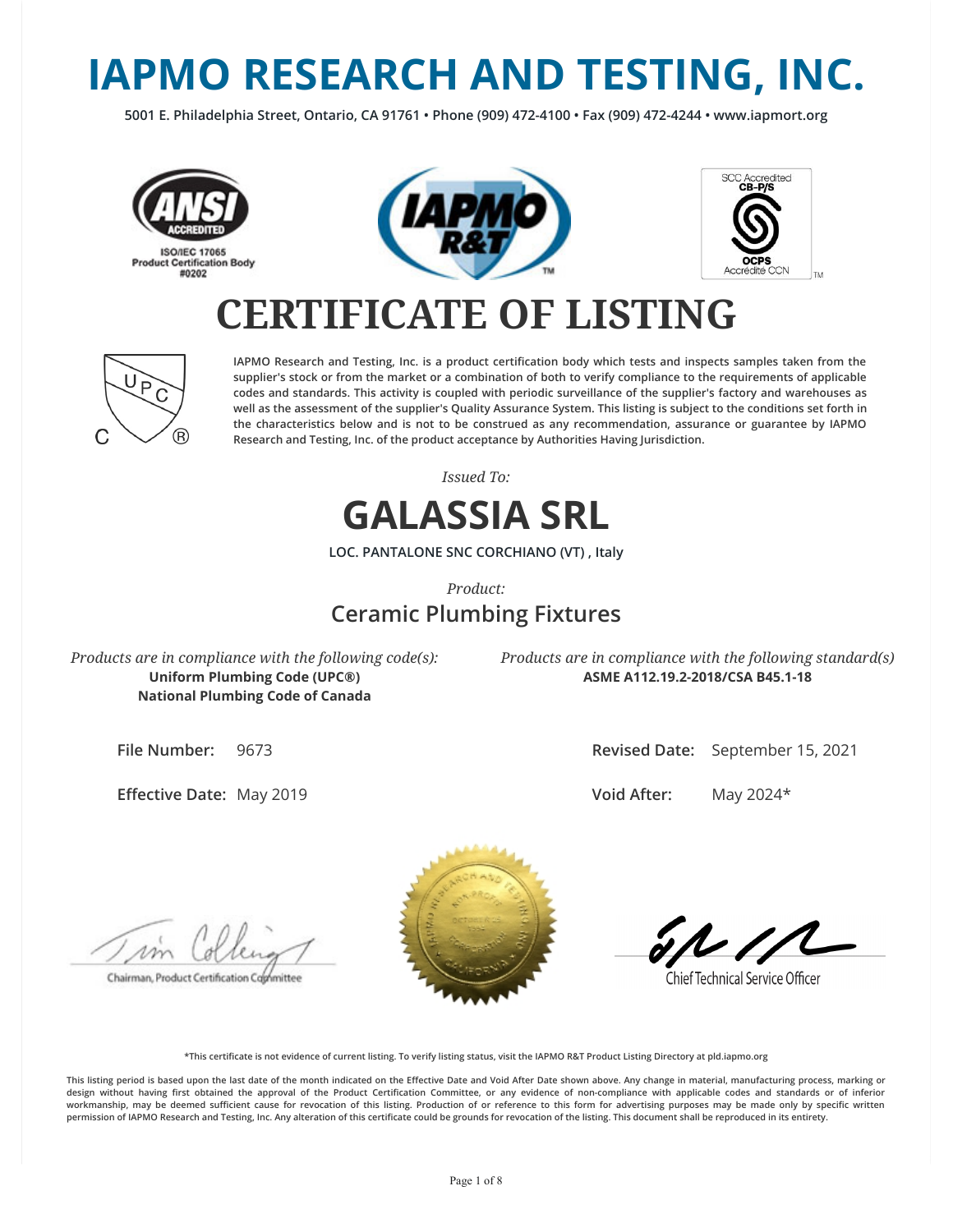## **IAPMO RESEARCH AND TESTING, INC. CERTIFICATE OF LISTING**



**Issued To:** GALASSIA SRL **Effective Date:** May 2019

**Product:** Ceramic Plumbing Fixtures **Void After:** May 2024

**File Number:** 9673 **Revised Date:** September 15, 2021

This certificate is not evidence of current listing.To verify listing status, visit the IAPMO R&T Product Listing Directory at pld.iapmo.org

### **Identification:**

Ceramic Plumbing Fixtures shall be marked with the manufacturer's name or registered trademark, or in the case of private labeling, the name of the customer for whom the fixture was manufactured. Markings shall be permanent, legible, and visible after installation.

The model number of close-coupled water closets shall be marked on both the tank and the bowl.

Water closets and urinals shall be marked to identify the average water consumption, expressed in litres and gallons per flush. The litre or gallon value may be stated first, at the manufacturer's option.

Gravity flush tanks shall be marked with a water level mark or with the information necessary to determine the water level in the tank needed to deliver the intended flush volume. This mark shall be applied to the ceramic body of the tank, the tank liner, or the flush valve overflow tube. The vertical distance between the water level mark and the lowest point of the tank overflow channel shall not exceed 38 mm (1.5 in).

Water closet tanks shall have a label indicating at least the following:

- (a) the telephone number or contact information of a service department from which end-users can obtain replacement parts;
- (b) the serial or part number of the flush valve seal; and
- (c) information on procuring replacement parts for maintaining the original flush volume.

All packaging shall be marked with the manufacturer's name or registered trademark; or in case of private labeling, the name of the customer for whom the fixture was manufactured and the model number. Packaging for water closets and urinals shall be marked with the water consumption in gpf and Lpf.

Each fixture shall be marked with the cUPC® certification mark. In the case where the tank and the bowl are sold separately, both shall have the certification mark.

Fixtures that require proprietary (i.e., non-standard) components, e.g., supply fittings, waste fittings, or water closet seats, shall indicate, in the packaging or the accompanying literature, that such components are provided by the manufacturer and shall identify the proper replacement parts.

Fixtures that do not comply with one or more of the dimensional requirements of this Standard shall be marked with an "N" to indicate the non-standard nature of the fixture.

#### **Characteristics:**

Ceramic plumbing fixtures may include water closets, lavatories, urinals, bidets, service sinks and drinking fountains. To be installed in accordance with the manufacturer's instructions, the latest edition of the Uniform Plumbing Code, and the National Plumbing Code of Canada.

Products listed on this certificate have been tested by an IAPMO R&T recognized laboratory. This recognition has been granted based upon the laboratory's compliance to the applicable requirements of ISO/IEC 17025.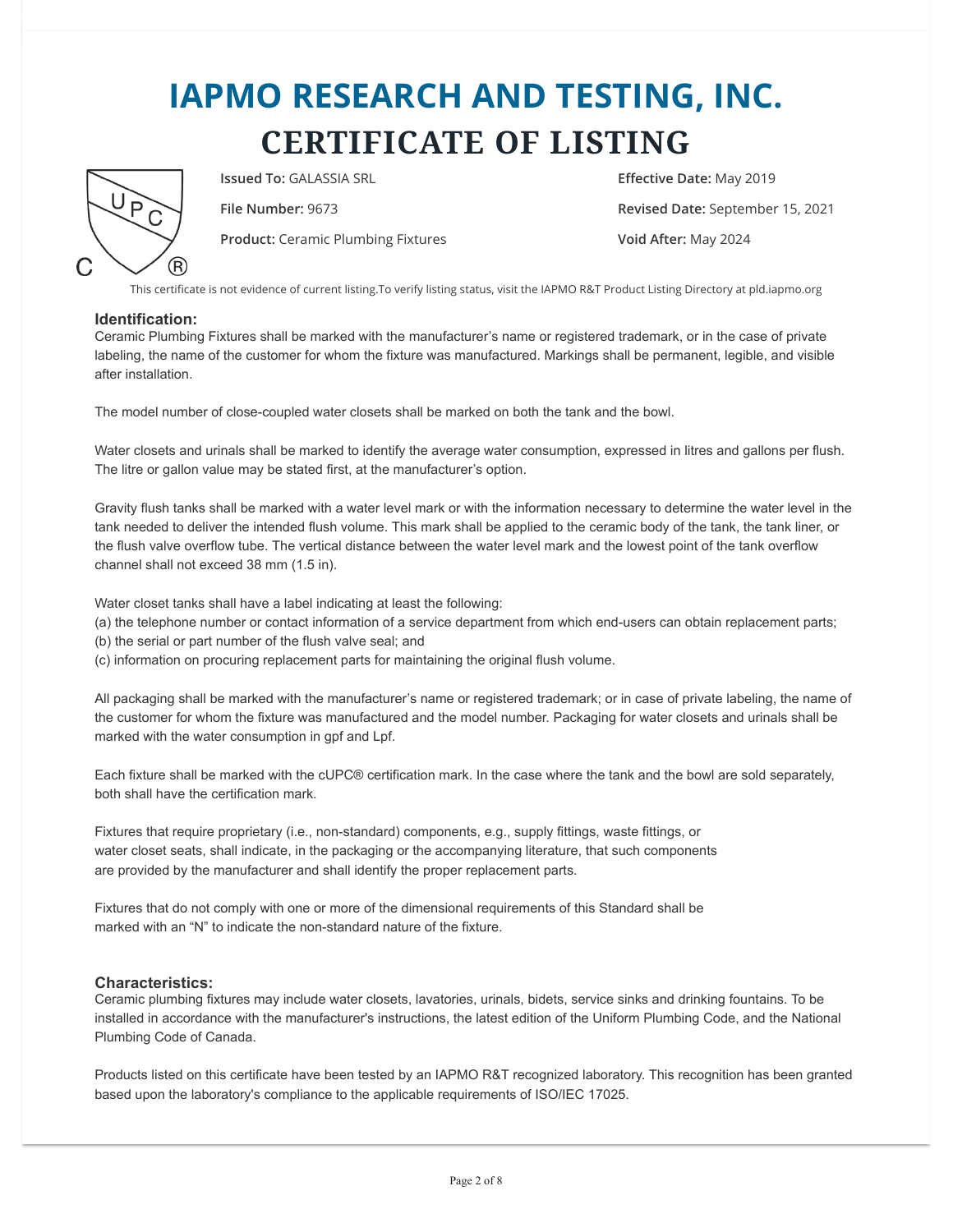## **IAPMO RESEARCH AND TESTING, INC. CERTIFICATE OF LISTING**



**Issued To:** GALASSIA SRL **Effective Date:** May 2019

**Product:** Ceramic Plumbing Fixtures **Void After:** May 2024

**File Number:** 9673 **Revised Date:** September 15, 2021

This certificate is not evidence of current listing.To verify listing status, visit the IAPMO R&T Product Listing Directory at pld.iapmo.org

## **Models**

### **Lavatory**

| <b>Model Number</b> | <b>Description</b>  | <b>Dimension</b>                    |
|---------------------|---------------------|-------------------------------------|
| 8974                | wall mount lavatory | $24 \times 18 \times 5$             |
| 8973                | wall mount lavatory | $32 \times 18 \times 5$             |
| 8938                | wall mount lavatory | 47.6 x 18.1 x 6.5                   |
| 8966                | wall mount lavatory | $47.6 \times 18.1 \times 5.9$       |
| Lavabo Ergo 7102    | Wall Hung           | $33 - 1/2 \times 17 - 3/4 \times 7$ |

## **Kitchen Sink**

| Model Number       | <b>Description</b> | <b>Dimension</b>         |
|--------------------|--------------------|--------------------------|
| Lavello Frame 5117 | Top Mount          | $30 \times 18 \times 10$ |

### **Laundry Sink**

| <b>Model Number</b> | <b>Description</b> | <b>Dimension</b>               |
|---------------------|--------------------|--------------------------------|
| MEG 11 5403         | Wall Hung          | $25 - 1/2 \times 18 \times 19$ |

### **Kitchen Sink**

| <b>Model Number</b> | <b>Description</b> |
|---------------------|--------------------|
| 5119                | Farmhouse Sink 30" |
| 5120                | Farmhouse Sink 24" |
| 5122                | Farmhouse Sink 36" |
| 5130                | Farmhouse Sink 33" |
| 5131                | Farmhouse Sink 33" |
|                     |                    |
| N                   | Glossy White       |
| <b>NEN</b>          | Glossy Black       |